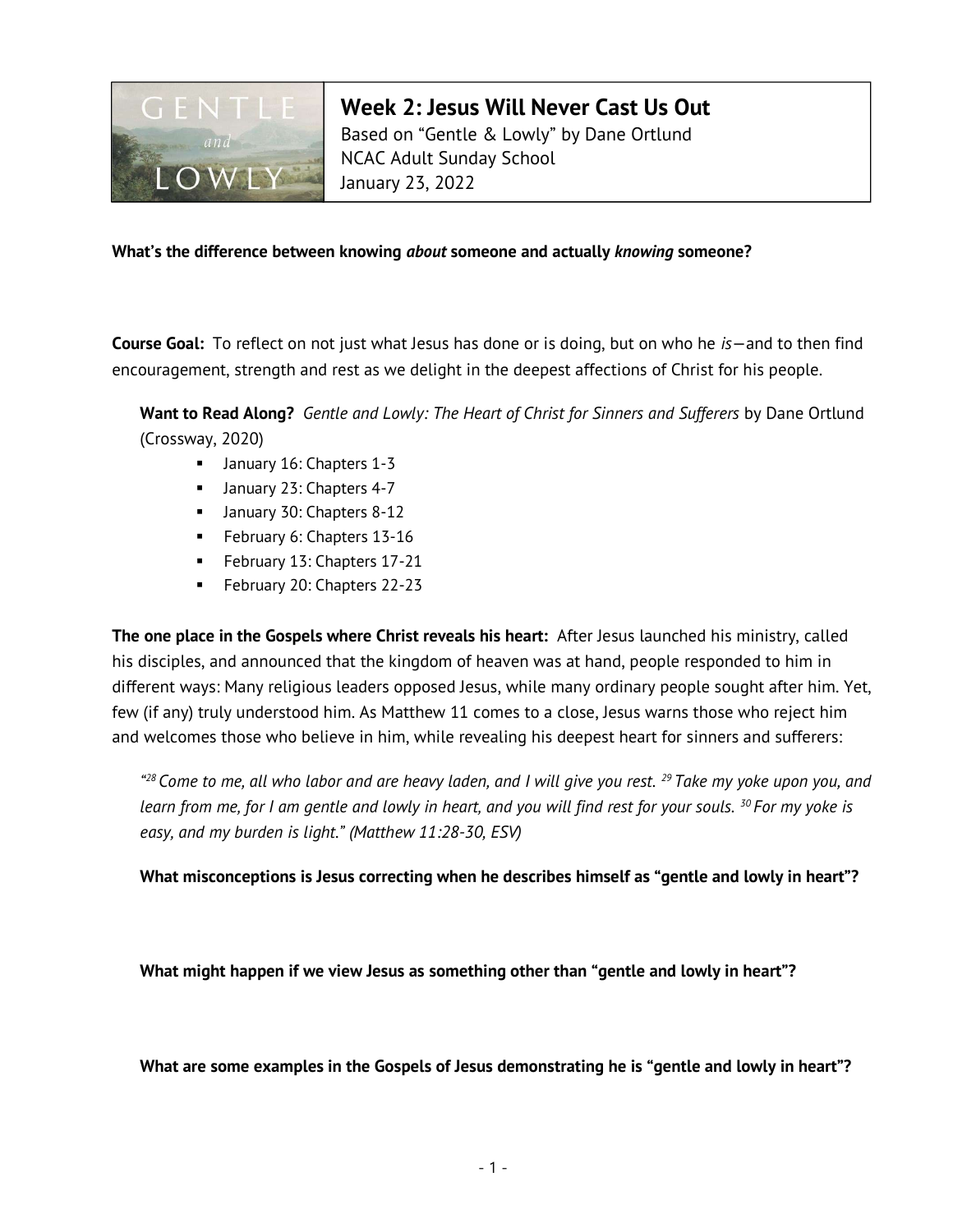Though now seated in heaven, Christ is still as open and tender in his embrace of sinners as he was while on earth: "For we do not have a high priest who is unable to sympathize with our weaknesses, but one who in every respect has been tempted as we are, yet without sin." (Hebrews 4:15)

# What should this "solidarity" with Christ mean for our everyday life?

If Hebrews 4:15 tells us what Christ is doing in his priestly role, Hebrews 5:2 tells us how Christ is fulfilling that role: "He can deal gently with the ignorant and wayward, since he himself is beset with weakness." (Hebrews 5:2)

Though this verse is describing how a human high priest should deal with sinners, the writer goes on in Hebrews 5:5 to say Christ deals with us in the same way. In fact, Christ does this perfectly!

From this, what are we meant to know about the heart of Christ?

Noting Christ's concern for us, Goodwin suggests that Christ's joy rises "when we come to him to draw from the riches of his atoning work." Why would this be true? What does this mean for us?

How does Christ feel about his body, the Church? "For no one ever hated his own flesh, but nourishes and cherishes it, just as Christ does the church, because we are members of his body." (Ephesians 5:29)

**Can we really make Jesus happier?** Though understanding exactly how God feels or experiences emotions is a mystery to us, Scripture teaches we *can* do things which do affect God. For example:

We can grieve God: "And do not grieve the Holy Spirit of God." (Ephesians 4:30)

We can **please** God: "Finally, then, brothers, we ask and urge you in the Lord Jesus, that as you received from us how you ought to walk and to **please** God, just as you are doing, that you do so more and more." (1 Thessalonians 4:1)

WATCH VIDEO: SESSION 2

How would you summarize what was being said about Christ's heart for his sinning people?

Why do we sometimes resist (or at least struggle to believe) this truth?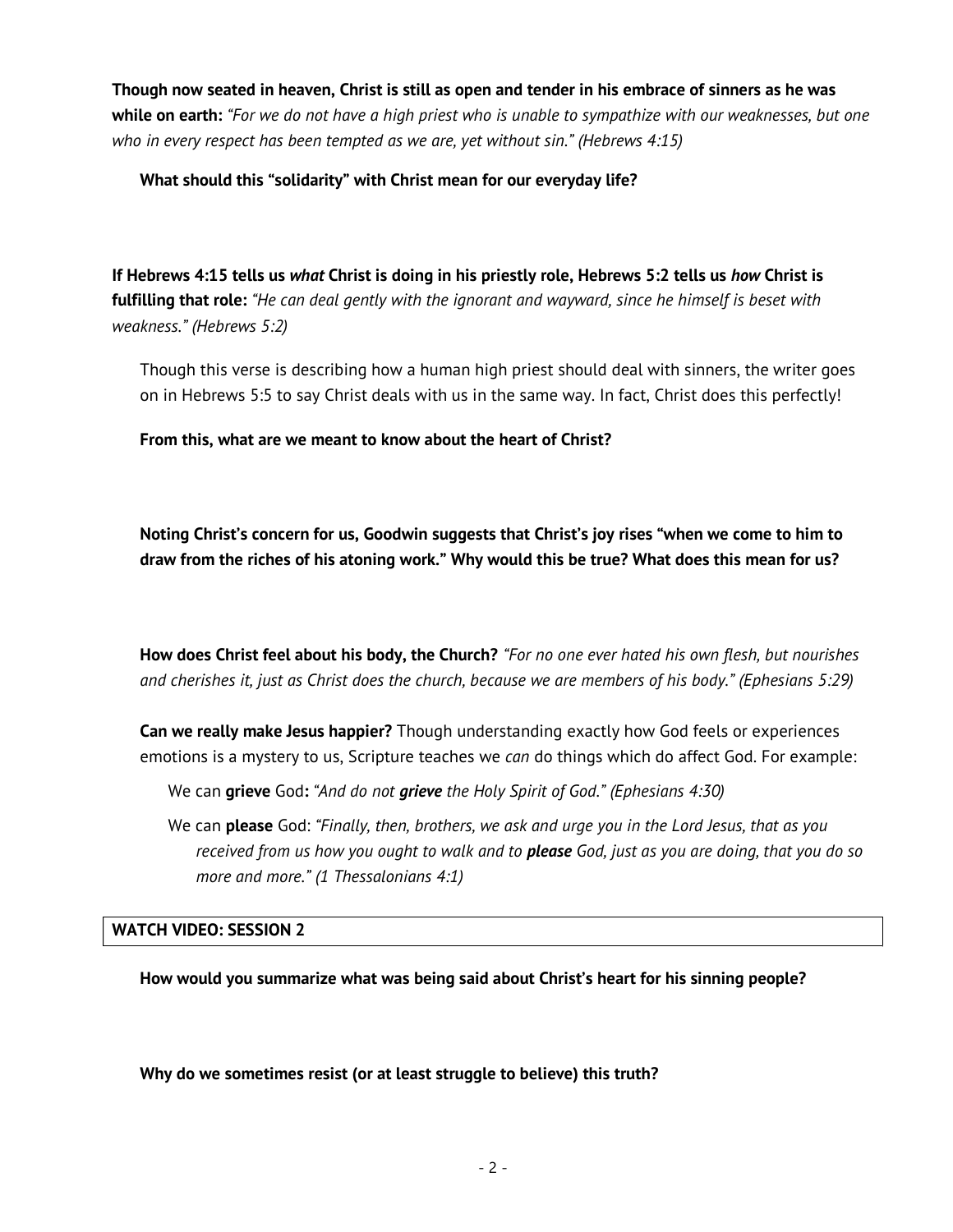# John 6:35-39 offers another wonderful glimpse into the heart of Christ:

 $35$  Jesus said to them, "I am the bread of life; whoever comes to me shall not hunger, and whoever believes in me shall never thirst.  $36$  But I said to you that you have seen me and yet do not believe.  $37$  All that the Father gives me will come to me, and **whoever comes to me I will never cast out.**  $38$  For I have come down from heaven, not to do my own will but the will of him who sent me.  $^{39}$  And this is the will of him who sent me, that I should lose nothing of all that he has given me, but raise it up on the last day." (John 6:35-39, ESV)

# What are some reasons we (or others) may give for why we think Christ should cast us out?

#### How should Jesus' words in John 6:37 calm our fears?

"No, wait"—we say, cautiously approaching Jesus—"you don't understand. I've really messed up, in all kinds of ways."

I know, he responds.

"You know most of it, sure. Certainly more than what others see. But there's perversity down inside me that is hidden from everyone."

I know it all.

"Well—the thing is, it isn't just my past. It's my present too."

I understand.

"But I don't know if I can break free of this any time soon."

That's the only kind of person I'm here to help.

"The burden is heavy—and heavier all the time."

Then let me carry it.

"It's too much to bear."

Not for me.

"You don't get it. My offenses aren't directed toward others. They're against you."

Then I am the one most suited to forgive them.

"But the more of the ugliness in me you discover, the sooner you'll get fed up with me."

Whoever comes to me I will never cast out.  $(p. 63-64)$ 

# WATCH VIDEO: SESSION 3

"If you are part of Christ's own body, your sins evoke his deepest heart, his compassion and pity. He 'takes part with you'—that is, he's on your side. He sides with you against your sin, not against you because of your sin. He hates sin. But he loves you…This is not to ignore the disciplinary side of Christ's care for his people. The Bible clearly teaches that our sins draw forth the discipline of Christ (e.g., Heb. 12:1–11). He would not truly love us if that were not true. But even this is a reflection of his great heart for us. When a body part has been injured, it requires the pain and labor of physical therapy. But that physical therapy is not punitive; it is intended to bring healing." (p. 71)